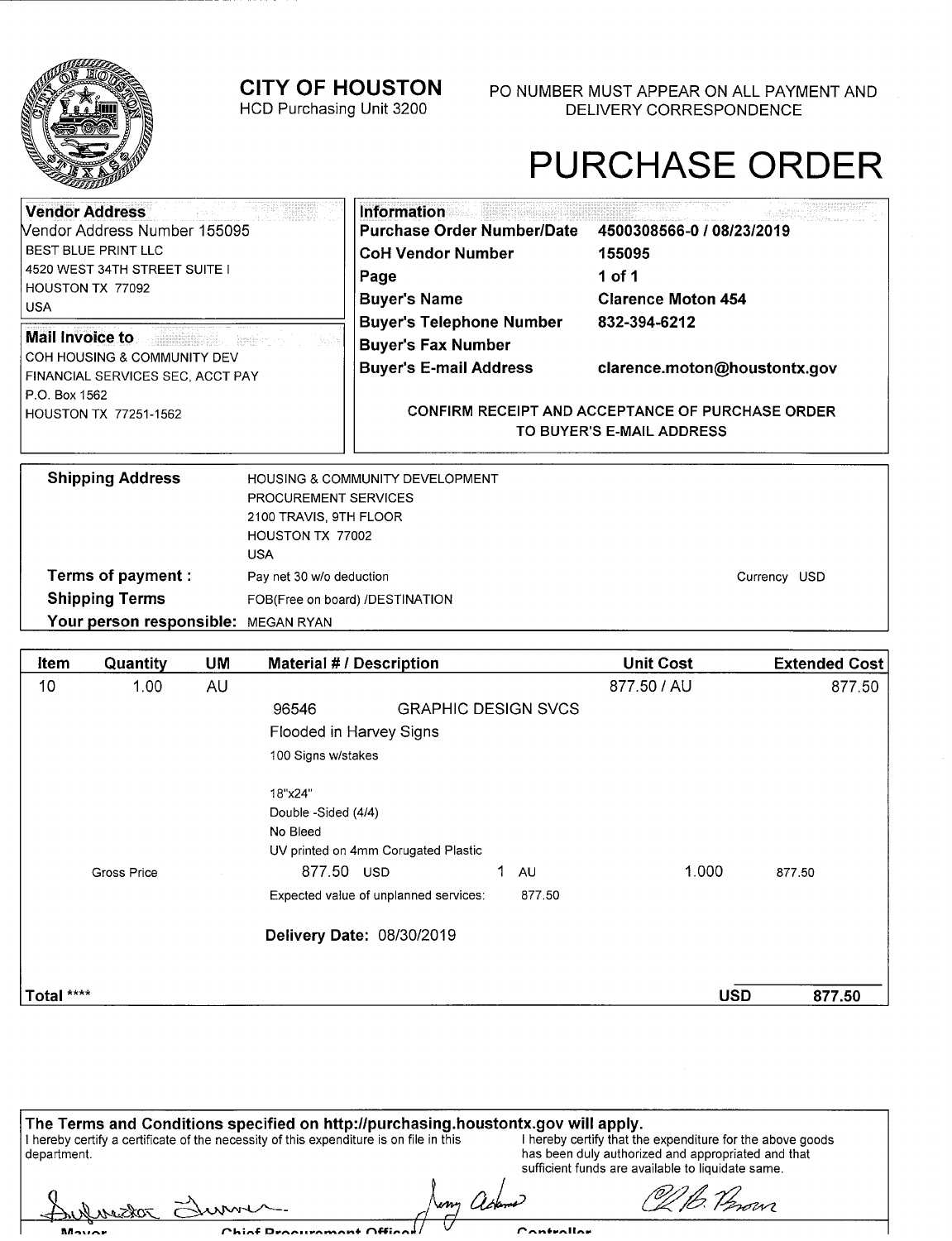

|                                                                                        | <b>PROCUREMENT REQUEST FORM</b>                                                    |                  |                                                                                                                                                                                          |
|----------------------------------------------------------------------------------------|------------------------------------------------------------------------------------|------------------|------------------------------------------------------------------------------------------------------------------------------------------------------------------------------------------|
| Signature of this document is still required.<br>* Required Fields [must be completed] | and \$3,000 to 49,0000 using non-Federal funds (COH AP 5-8, Executive Order 1.14). |                  | Note: The Procurement Request form is to solicit quotes through an informal (Small Purchase) bid process for purchasing transactions \$100,000 or less using Federal Funds (2 CFR 200.31 |
| Description of Purchase *                                                              | Yard Signs Printing                                                                | HCDD Division: * | Director's Office                                                                                                                                                                        |
| Deadline Date of<br>Request: *                                                         | 8/16/2019                                                                          | Purchase Type: * | Service Under <50K                                                                                                                                                                       |
| Requester Name: *                                                                      | Garcia, Rebecca - HCD                                                              | Created:         | 8/12/2019                                                                                                                                                                                |
| Requester Phone<br>Number: *                                                           | 832-394-0111                                                                       |                  |                                                                                                                                                                                          |
| Brief Description of Scope of Work for Goods/Services:<br>Yard Signs                   |                                                                                    |                  |                                                                                                                                                                                          |
| Full Color                                                                             |                                                                                    |                  |                                                                                                                                                                                          |
| Size: 24" x 18" (landscape)                                                            |                                                                                    |                  |                                                                                                                                                                                          |
| Quantity: 100                                                                          |                                                                                    |                  |                                                                                                                                                                                          |
| Material: Fluted polypropylene (corrugated)                                            |                                                                                    |                  |                                                                                                                                                                                          |
| Please include stakes to mount the signs                                               |                                                                                    |                  |                                                                                                                                                                                          |
|                                                                                        | Note: Please allow a minimum of three (3) days for bid responses.                  |                  |                                                                                                                                                                                          |

| <b>FINANCE USE ONLY</b>                                                                                               | <b>PROCURMENT USE ONLY</b>                    |
|-----------------------------------------------------------------------------------------------------------------------|-----------------------------------------------|
| Fund Number: $5050$                                                                                                   | Status:<br>Pending                            |
| Funding Source: $\mathcal{D} \mathcal{R}$ - $\mathcal{H} \mathcal{A} \mathcal{R} \mathcal{V} \mathcal{E} \mathcal{V}$ | Purchase Order No#:                           |
| Cost Center: 3200 3000 2                                                                                              | Name of Vendor:                               |
| G/LAccount: $511055$                                                                                                  | Date Processed:                               |
| Business Area: 3200                                                                                                   | Date Received:                                |
| Internal Order: $BDS200077 - 19$                                                                                      | Total Amount: 3877.50                         |
| BFY:                                                                                                                  | <b>Procurement Staff</b>                      |
| Grant: 32000077-2019                                                                                                  | Priority:                                     |
| <b>Funds Reservation</b>                                                                                              | Notify Department:                            |
| Funds Approval Mgr:                                                                                                   | Notify Department:                            |
|                                                                                                                       | DR-HARVEY                                     |
|                                                                                                                       | Supervising Manager (Purchase under,          |
| Requestors Signature:<br>Date:                                                                                        | Manager:<br>Date:                             |
| Ulnu!<br>Buyer's Sitnatule:<br>Date                                                                                   | Funds Approval Signature:<br>Date:            |
| Procurement DPU                                                                                                       | (Purchase over \$5,000)                       |
| HNEML<br>Signature:<br>Date: $\mathcal O$                                                                             | <b>CFO</b> Signature<br>Date.                 |
| (Purchase over 95.000)                                                                                                | Director Signature (Only Consultant Services) |
|                                                                                                                       | Director or Designee:                         |

http://citypointe/dept/hcd/fp/pr/Lists/Procurement%20Request%20Log/Item/displayifs.asp... 8/12/2019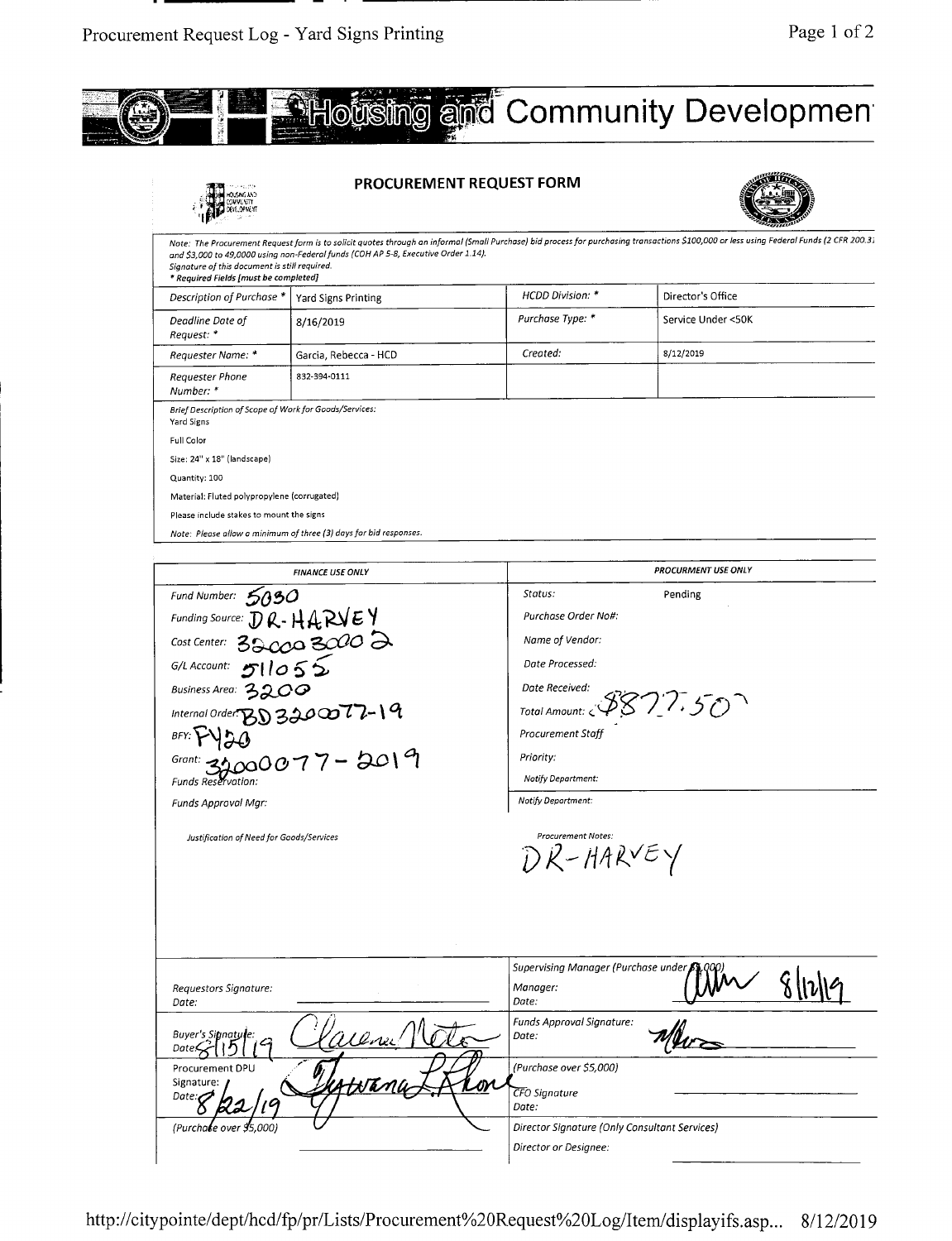#### **Moton, Clarence - HCD**

**From:** Megan Ryan <megan@best-blueprint.com> **Sent:** Wednesday, August 21, 2019 3:11 PM To: Moton, Clarence - HCD **Subject:** RE: Coroplast Signs (Best Blue Print SEPERATE QUOTES for Signs + Stakes and Delivery) LET'S DO IT!

[Message Came from Outside the City of Houston Mail System] Hello Clarence - I apologize that I misunderstood your most recent request. Please see the original quote broken down by sign, below.

The price for the below order of 250 total signs (with stakes) delivered to 2100 Travis is \$2,187.50 plus tax<sup>\*</sup> *\*Tax exemption certificate required in order to waive sales tax.* 

**\$1310.00 for 150— Section 3 Signs + Stakes (print ready file provided)** 

18" x 24" Double-Sided (4/4) No Bleed UV printed on 4mm Corrugated Plastic

#### **\$877.50 for 100-Flooded in Harvey Signs + Stakes (print ready file provided)**

18" x 24" Double-Sided (4/4) No Bleed UV printed on 4mm Corrugated Plastic

**Price includes delivery to 2100 Travis** — **provided all 250 signs + stakes are delivered same day, same location.** 

**This order can be produced and ready within 2 business days after PO# is provided.** 

Thank you,

Megan Ryan Owner

*HLSR School Art Auction Committee Member — seeking sponsors for the scholarship program* 

**Best Blue** Print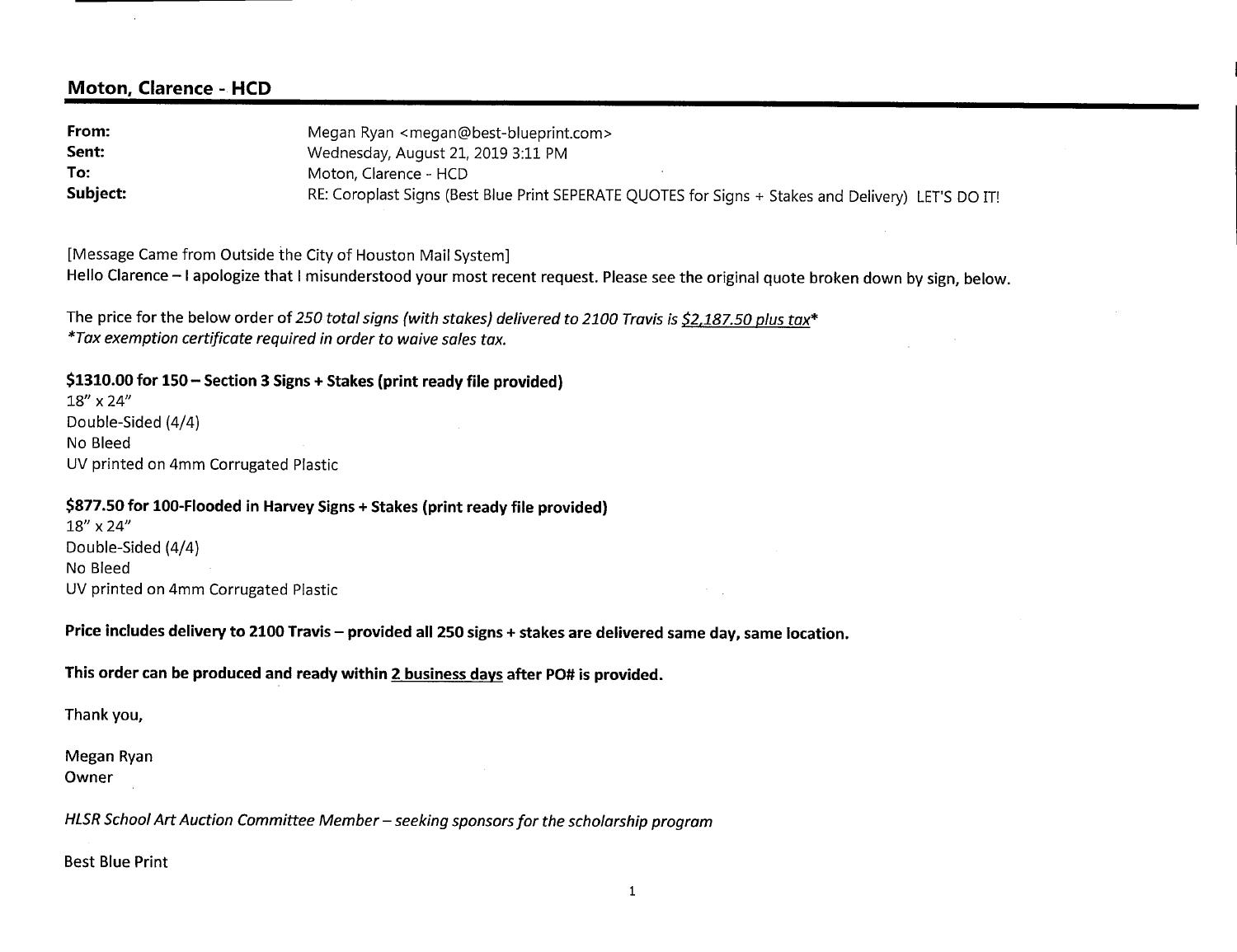4520 W. 34th Street; Suite I Houston, Texas 77092 713-957-3333 www.best-blueprint.com

Need SITE SIGNAGE or MESH BANNER FENCING? We design, print and install. Call today!

Do you have a project that requires you work with a HUB or that requires MWBE points? Best Blue Print is certified with the State of Texas as a HUB and with the City of Houston as a WBE.



Quotes are honored for 30 days.

Kindly report order discrepancies within 7 days from receipt of an order; later reports will be addressed as a new order. Best Blue Print is not responsible for orders left over 60 days.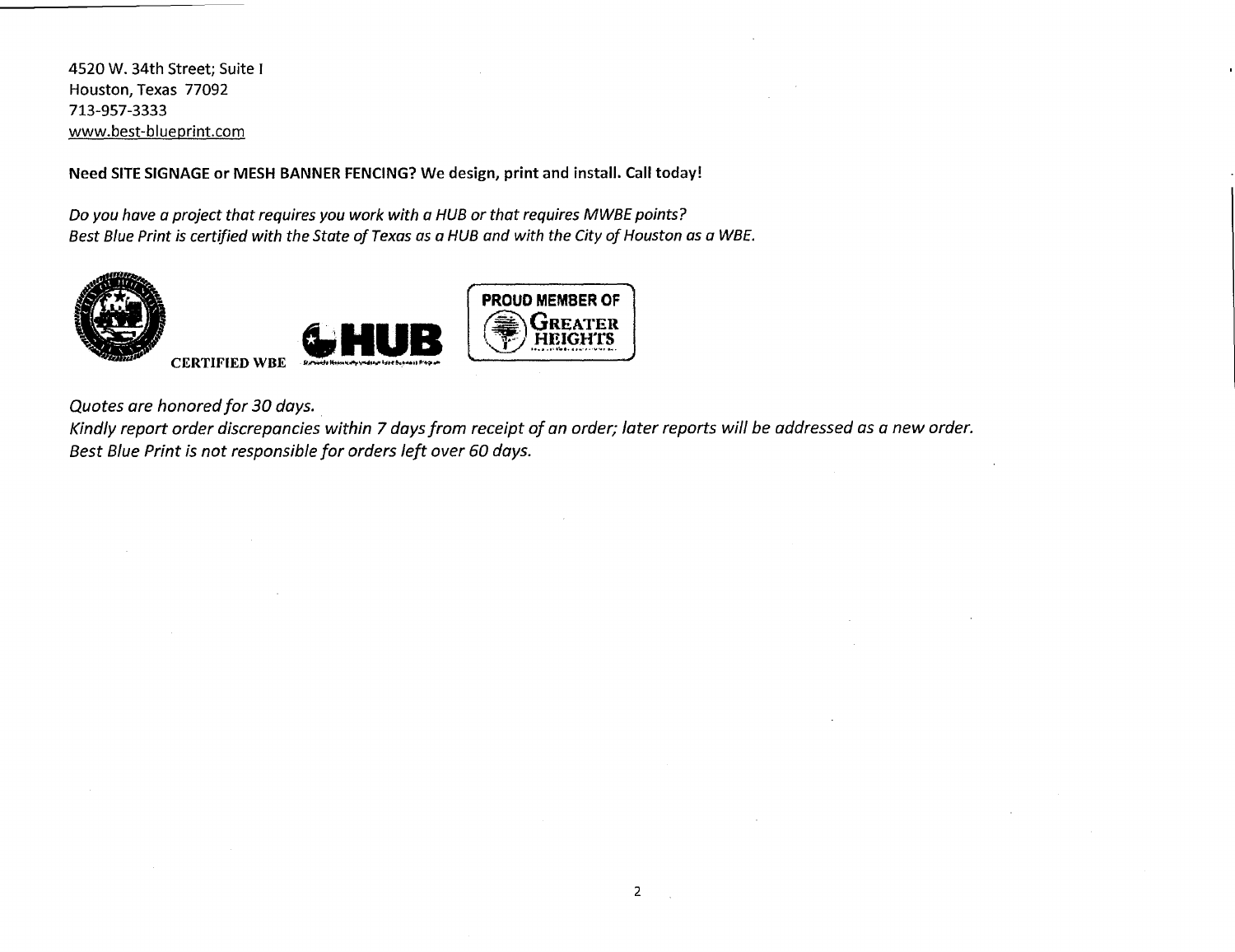

August 15, 2019

#### **Quote for:**  Clarence **Moton**

City of Houston Housing and Community Development Dept. 2100 Travis Street, 9<sup>th</sup> Floor Houston, TX 77002 832.394.6212

clarence. moton@houstontx.gov

100 Yard signs 18" x 24" 4mm white Coroplast Full Color, 4/4 Vertical flutes for H stakes

\$1410.00 total print and finishing stakes/pack (includes delivery to 77002)

Thanks!

Carla J Stabley

**C 2 IMAGING**  *A Vornela A fftha ted Corn pa ry* 

6650 Roxburgh Drive, Suite 180, Houston, TX 77041 Direct: (832) 369-1933 I Mobile: (713) 825-2435 I Main: (713) 956-3400 c2spark.com I vomela.com I seeing is believing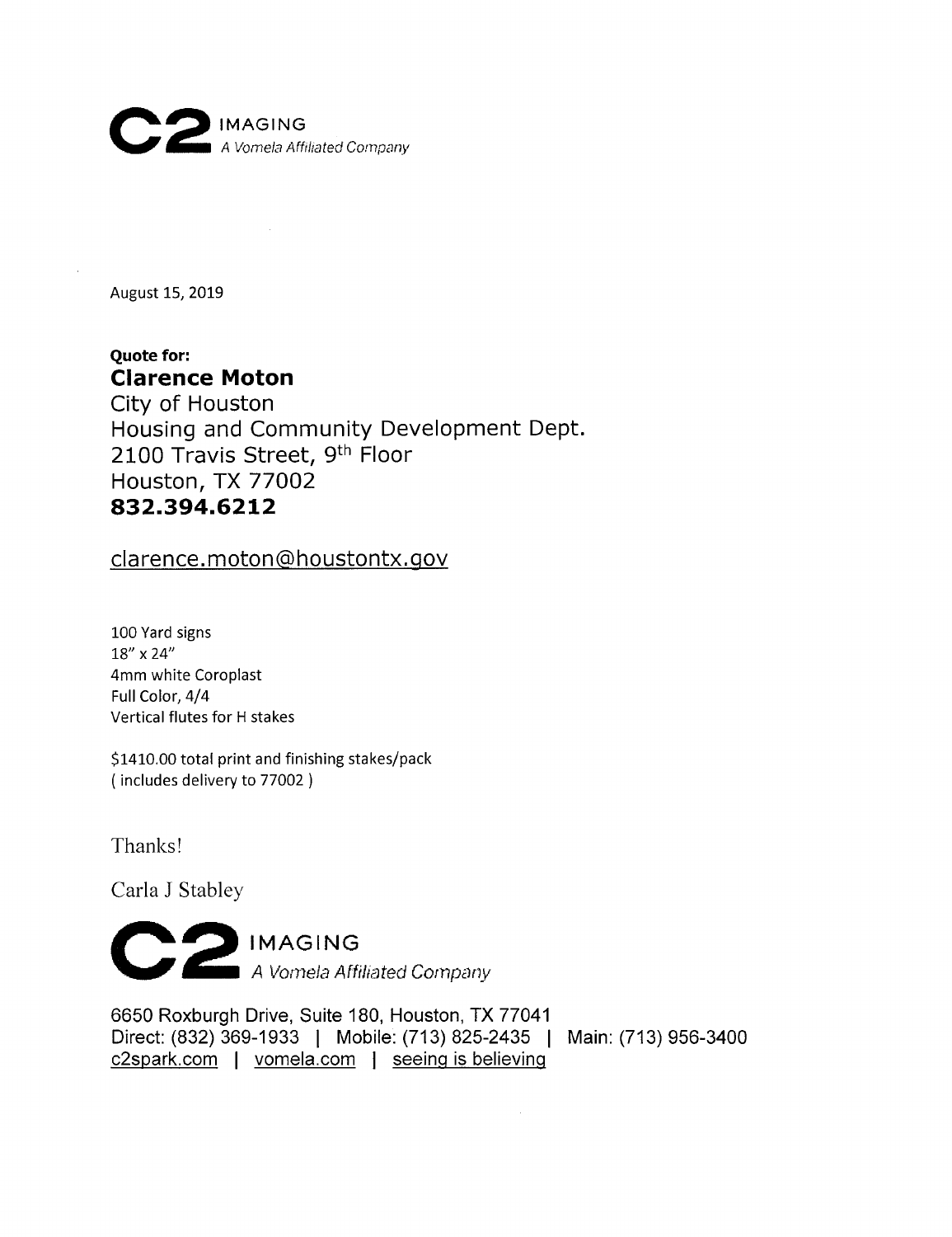# **FLOODED IN HARVEY?**  HELP IS HERE



## **Call 832-393-0550 www. recovery. houstontx.gov**









This project is funded by the City of Houston, the Texas General Land Office of the State of Texas and the United States Department of Housing and Urban Development through the Community Development Block Grant Program to provide for disaster recovery and restoration of infrastructure for communities impacted by Hurricane Harvey.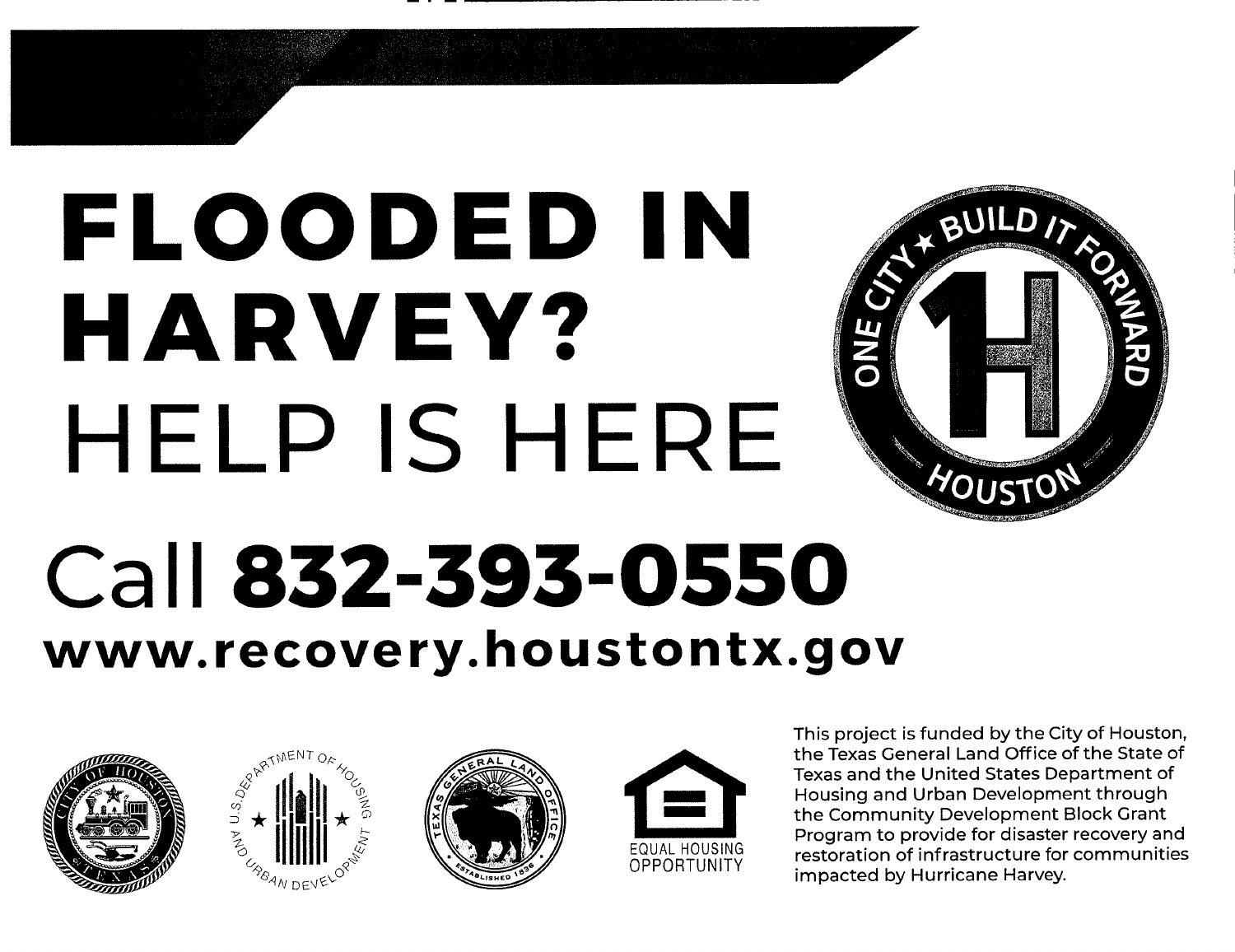#### $\mathbf{S}$  :

#### **Moton, Clarence - HCD**

From: Chandra Young <chandra@thedocgrp.com> **Sent:** Tuesday, August 20, 2019 4:01 PM To: Moton, Clarence - HCD **Subject:** Re: Coroplast Signs

[Message Came from Outside the City of Houston Mail System]

Hello Mr. Moton,

It was great speaking to you as well. Your quote is below. Please review and let me know via email confirmation if you would like to move forward with the project and when you need to have the signs in hand.

FYI Delivery with in the Houston Metroplex area is free.

#### **150** — Section **3 Signs** @ **\$16.00 ea** = **\$2,400.00**

18" x 24"

Double-Sided (4/4)

No Bleed

Coroplast w/wire **stakes** 

#### **100-Flooded in Harvey Signs** @ **\$16.00 ea** = **\$1,600.00**

18" x 24"

Double-Sided (4/4)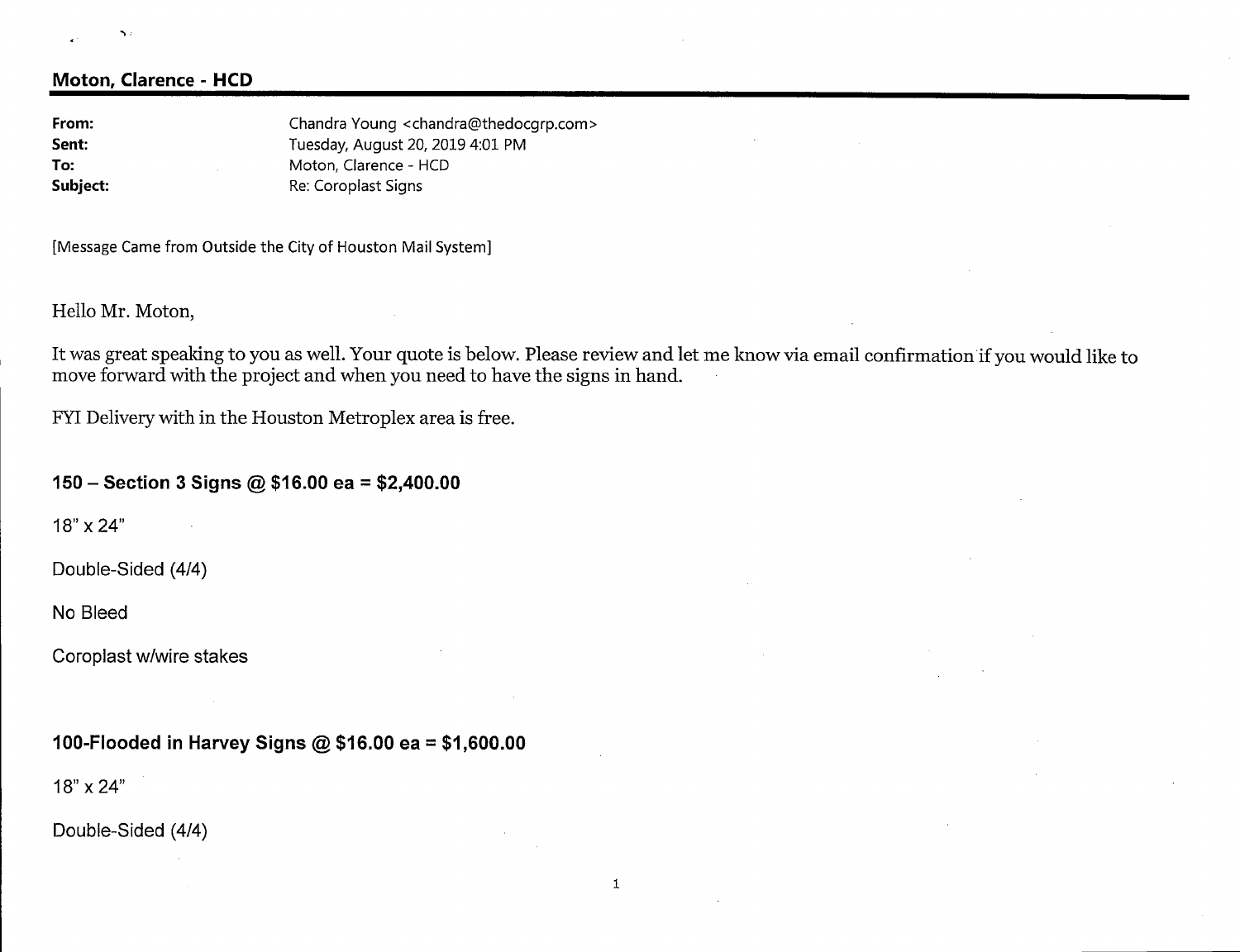#### No Bleed

 $\bar{z}$ 

| Coroplast w/wire stakes         |
|---------------------------------|
| Chandra Young-Pierce            |
| The Document Group/Encase Legal |
| 1010 Lamar                      |
| Suite 120                       |
| Houston, Texas 77002            |
| Cell: (713) 344-3958            |
| Direct: (832) 856-6130          |
| Office: (713) 343-4000          |
| Fax: (713) 343-4005             |
| chandra@thedocgrp.com           |
| www.thedocgrp.com               |
| $\mathbf{z}$<br>itiriitii       |

On Tue, Aug 20, 2019 at 3:14 PM Moton, Clarence - HCD <Clarence.Moton@houstontx.gov> wrote:

 $\sim$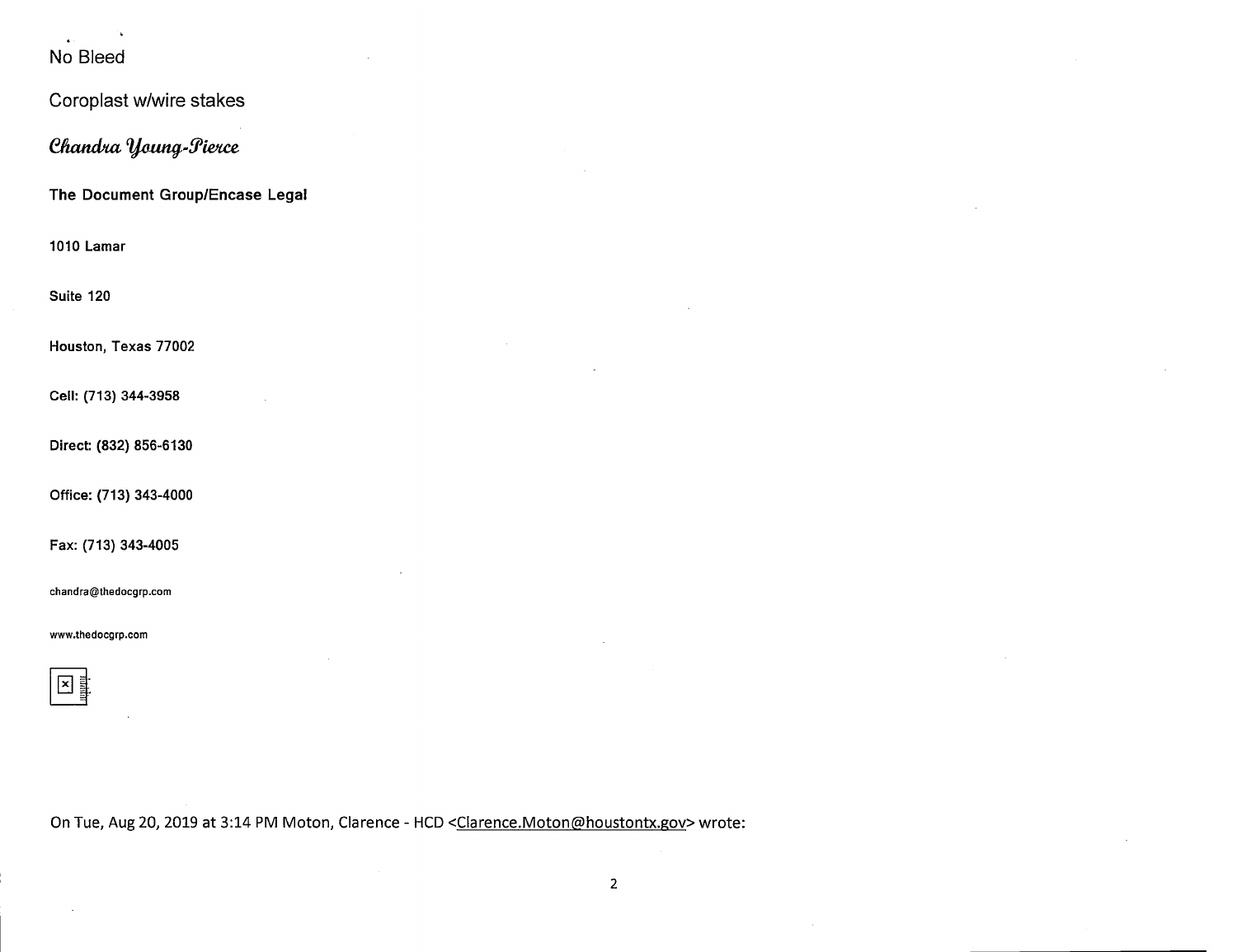#### Hello Chandra,

 $\mathbf{v}$ 

It was great speaking with you today.

Please provide a quote for the Yard Signs listed below.

#### **150— Section 3 Signs**

18" x 24"

#### Double-Sided (4/4)

No Bleed

#### Coroplast w/wire stakes

#### **100-Flooded in Harvey Signs**

18" x 24"

Double-Sided (4/4)

No Bleed

Coroplast w/wire stakes

Thank you,

Clarence Moton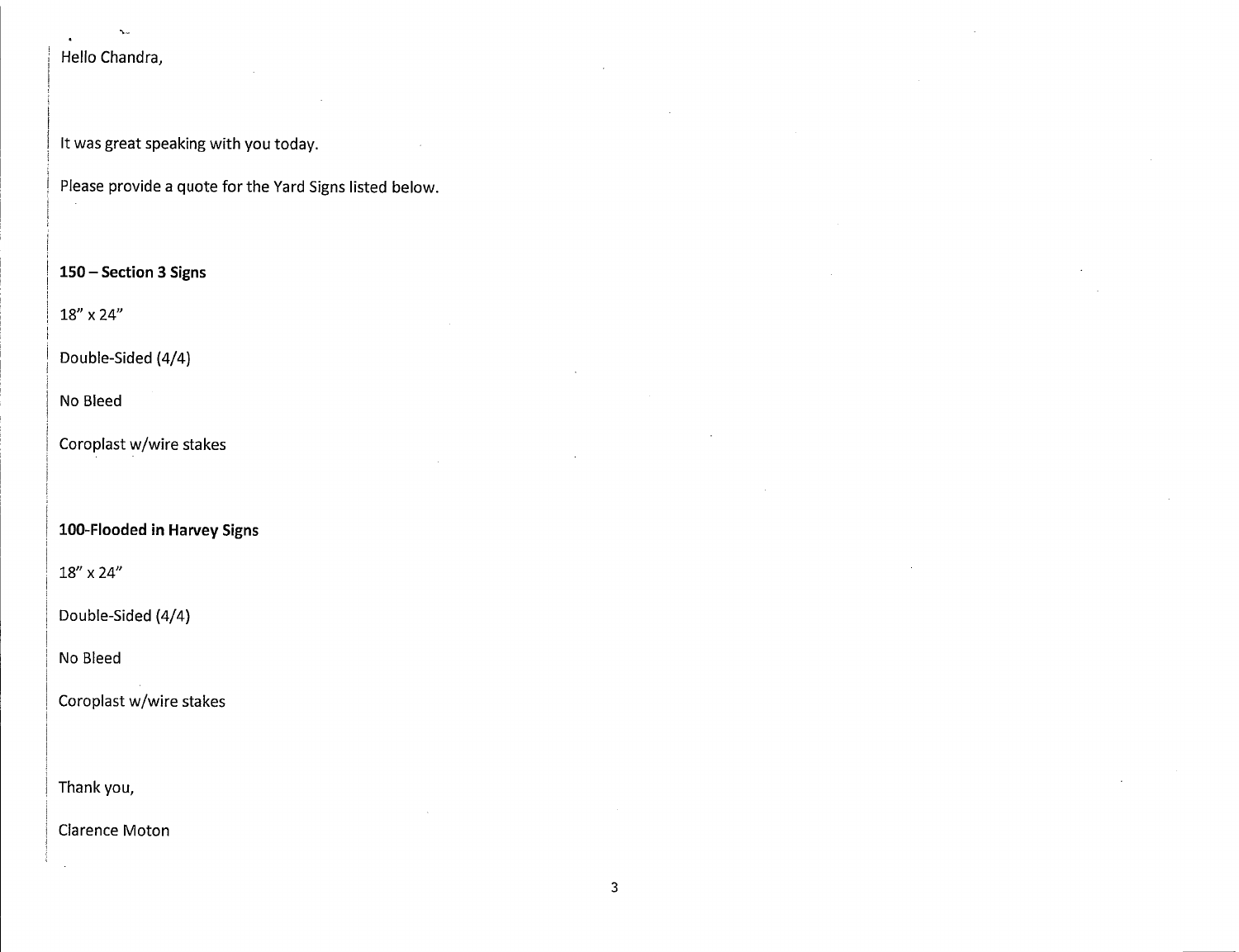#### 832-394-6212

 $\omega_{\rm M}$ 

 $\mathbf{r}^{(1)}$  and  $\mathbf{r}^{(2)}$ 

From: Chandra Young <chandra@thedocgrp.com> Sent: Tuesday, August 20, 2019 3:02 PM To: Moton, Clarence - HCD <Clarence.Moton@houstontx.gov> Subject: Coroplast Signs

[Message Came from Outside the City of Houston Mail System]

#### **Chandra Young-Pierce**

**The Document Group/Encase Legal** 

1010 Lamar

 $\omega_{\rm x}$ 

Suite 120

Houston, Texas 77002

Cell: (713) 344-3958

Direct: (832) 856-6130

Office: (713) 343-4000

Fax: (713) 343-4005

chandra@thedocqrp.com